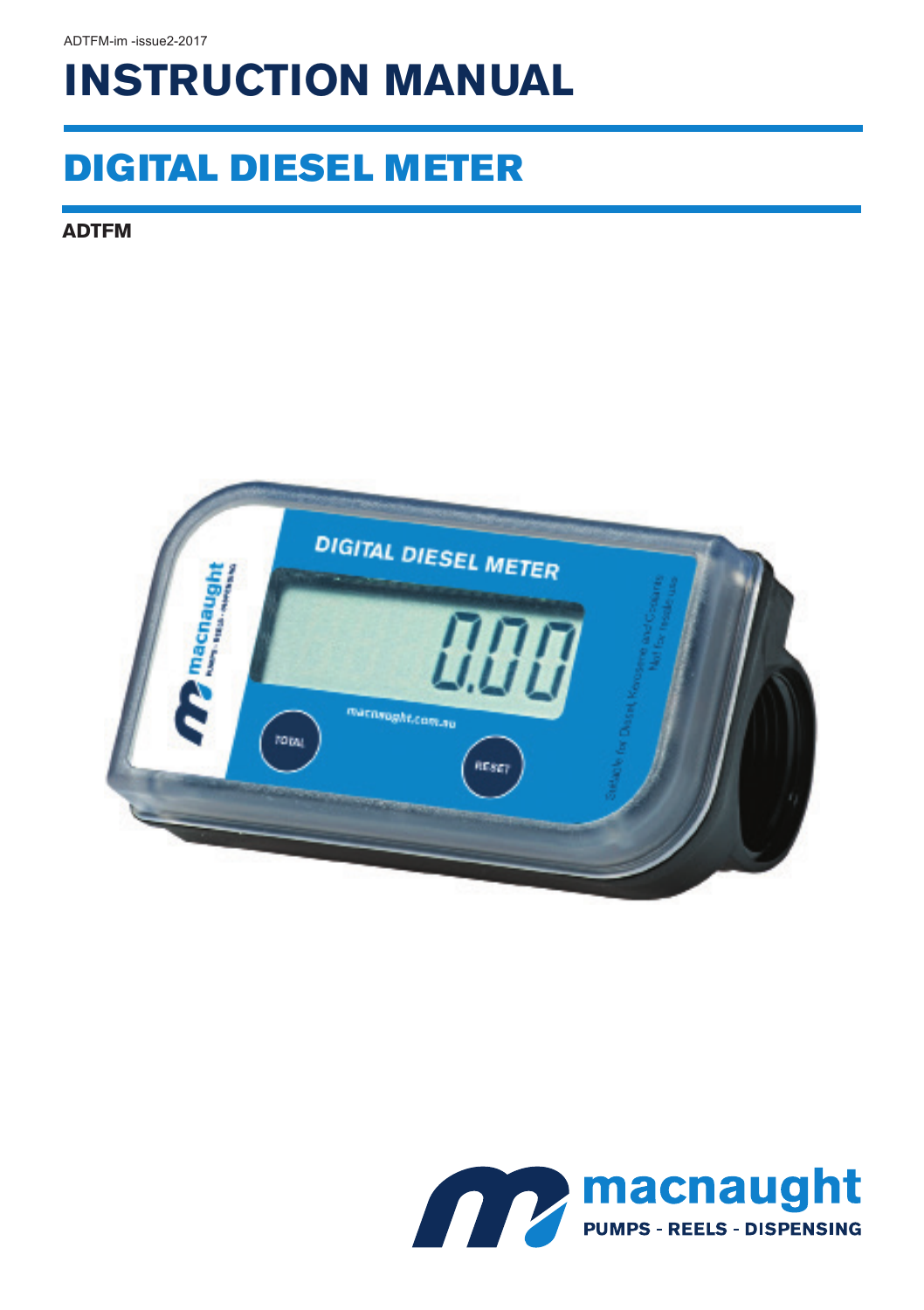#### **INTRODUCTION**

Thank you for purchasing a Macnaught ADTFM Electronic Turbine Meter

The Macnaught digital turbine meter is a highly reliable accurate method of measuring flow, providing exceptional repeatability and accuracy.

The low pressure drop through the meter makes the meter ideally suited for use in gravity applications or with the Macnaught range of electric fuel pumps.

Macnaught manufacture a full range of pumps, meters and accessories to suit most of your fluid transfer needs. Please consult your local Macnaught reseller for more information.

Please read and retain this instruction manual to assist you in the operation and maintenance of this quality product.

#### **GENERAL INFORMATION**

This manual assists you in operating and maintaining your new turbine Diesel meter. The information contained will help you ensure many years of dependable performance and trouble free operation.

Your in-line turbine meter is designed to accurately measure low viscosity and water. The meter is ideal for use as an inline meter or on piping, mobile installations, generally fitted close to the dispensing nozzle.

## **CAUTION**

Observe precautions against fire or explosion when dispensing flammable liquid. Do not operate the meter in the presence of any source of ignition including running or hot engines, lighted cigarettes or gas or electric heaters.

Ensure that you follow all the correct earthing and grounding procedures before use.

Inspect seals and connections for leaks weekly when using flammable liquids.

**Do not** use Teflon tape on any connections when using flammable liquid.

**Do not** use this meter with gasoline or any fluid other than the compatible fluid specified in this manual.

**Do not** use the meter above the maximum pressure of 3.5 bar



#### **FEATURES**

The meter has many built in functions:-

- a) Resettable Batch total
- b) Non-Resettable total
- c) View the last 5 dispensed volumes
- d) Input stock level
- e) Low stock alarm
- f) View instantaneous flow rate
- g) Calibration function
- h) Change unit of measure (Litre, gallon, pint, quart)

#### **OPERATION**

The display turns on when either fluid passes through the meter or one of the buttons is pressed

The display will automatically turn off after 2 minutes if no flow is recorded through the meter, at the same time the display returns to the batch total which resets to zero.

The meter defaults to the batch total after 10 seconds if one of the buttons is not pressed during this time.

The meter display has 6 digits and two buttons

'Reset' and 'Total'

#### **MAIN SCREEN FUNCTION**

Note: The reset total appears when a button is pressed.

#### **1) Total Litres**

Press 'Total' (x1)

 **'Total'** appears followed by litres then the amount

#### **2) Resettable accumulative total**

Press 'Total' (x2)

 **'Total Period'** appears followed by the resettable

accumulative total amount

(can be reset to zero by pressing 'Reset')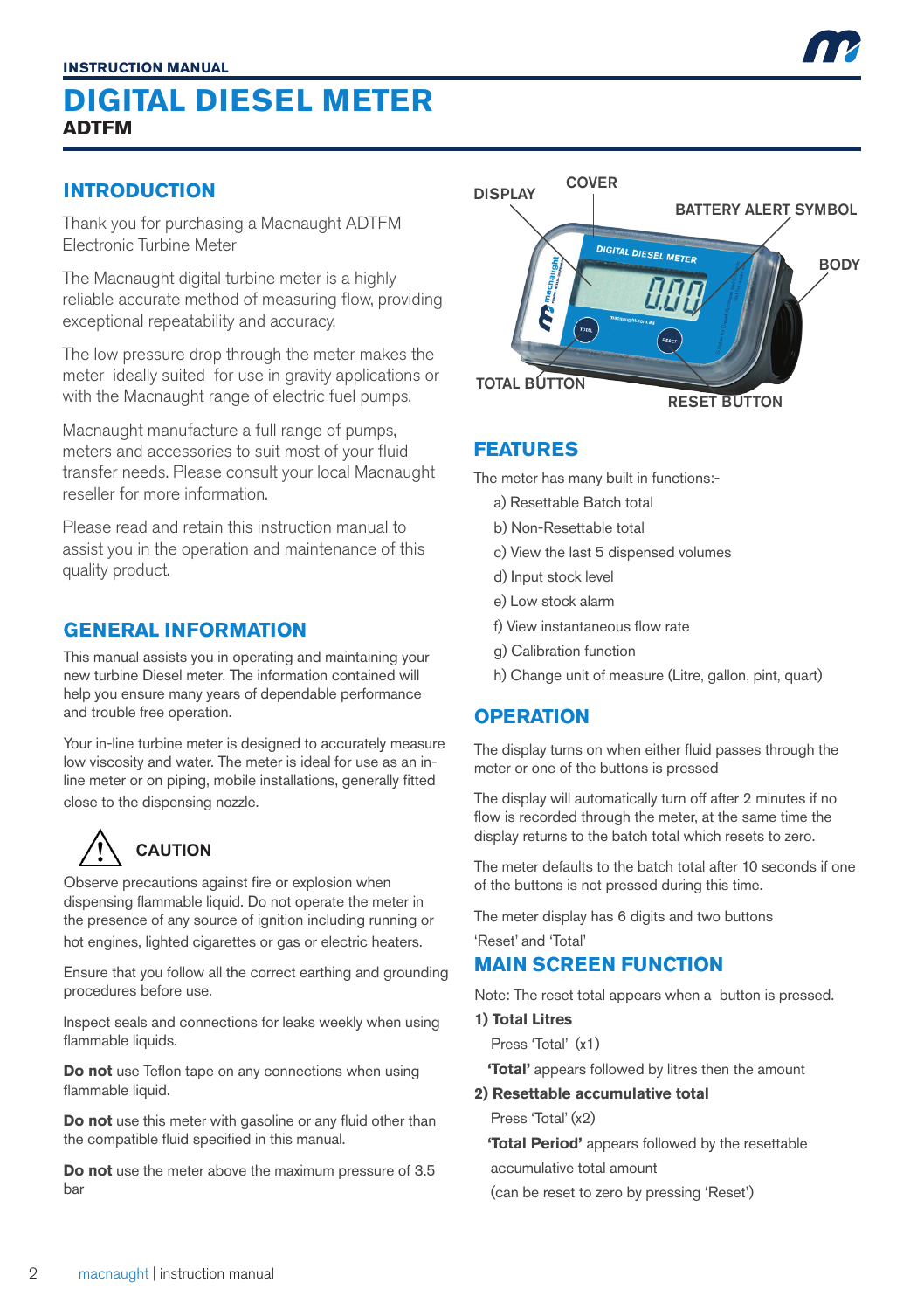#### **3) Tank Stock**

Press 'Total' (x3)

 **'Stock'** appears followed by the set amount

**a)** To insert available stock press 'Reset' the value will start flashing, the value can now be changed by pressing 'Reset' to increase value or 'Total' to decrease value.

**b)** Wait 10 seconds to confirm until display returns to the batch total

#### **4) Minimum Stock Alarm**

Press 'Total' (y 4)

**'Alert'** appears followed by the minimum value which

has been set.

**a)** To insert available stock press 'Reset' the value will start flashing, the value can now be changed by pressing 'Reset' to increase value or 'Total' to decrease value.

**b)** Wait 10 seconds to confirm until display returns to the batch total

Note: when available stock reaches minimum value the

'Alert' will appear and start flashing.

#### **LAST SCREEN TRANSACTIONS**

The batch total can be reset to zero by pressing 'Reset'

The meter can show the last 5 volumes dispensed by pressing 'Reset' to scroll through the totals, the 5th volume is shown by pressing 'Total'

#### **INSTANTANEOUS FLOW RATE**

To show the instantaneous flow rate, press and hold down the 'Reset"button

#### **SELECT UNIT OF MEASURE**

Starting from the batch total screen

- 1) Press and hold down the 'Total' button until 'Units' appears, ('Units' will start flashing)
- 2) Press 'Reset' button (the pre-set units will be displayed)
- 3) Press 'Total' to scroll through to the desired units (Litres, US gal, quarts, pints, custom)
- 4) Press 'Reset' to accept
- 5) Display will return to Batch total after 10 seconds
- Note: For custom unit or measure please contact Macnaught for details.

#### **CALIBRATION**

The meter has been calibrated with diesel at 20 deg C. Calibration is required if metering a different fluid ,at a different temperature or after excessive wear.

An accurate measuring container of at least 19 litre capacity will be required.

**Note:** The calibration quantity must be more than 5 litres



Starting from the batch total screen

- 1) Prime the system.
- 2) Fully open nozzle, dispense at least 5 liters of fluid into an accurate measuring container. (flow rate must be above 10 ltr/min)
- 3) If the display volume is not matching the dispensed volume - calibrate.
- 4) Press the 'Reset' button to enter the calibration mode. ( 'CAL' will now start flashing)
- 5) Press 'Reset' to view last volume now flashing
- 6) To increase or decrease recorded volume, press the 'Total' or 'Reset' button
- 7) To confirm new calibration wait 10 seconds. The last 5 recorded volumes will also change to the new setting.

#### **DISPLAY ORIENTATION**

The display can be rotated 180° deg when required.

- 1) Remove the 4 screws on the back of the meter
- 2) Rotate the meter body 180° deg
- 3) Reposition the meter body (Take care not to damage the wires)
- 4) Carefully re-fit the 4 screws to the meter assembly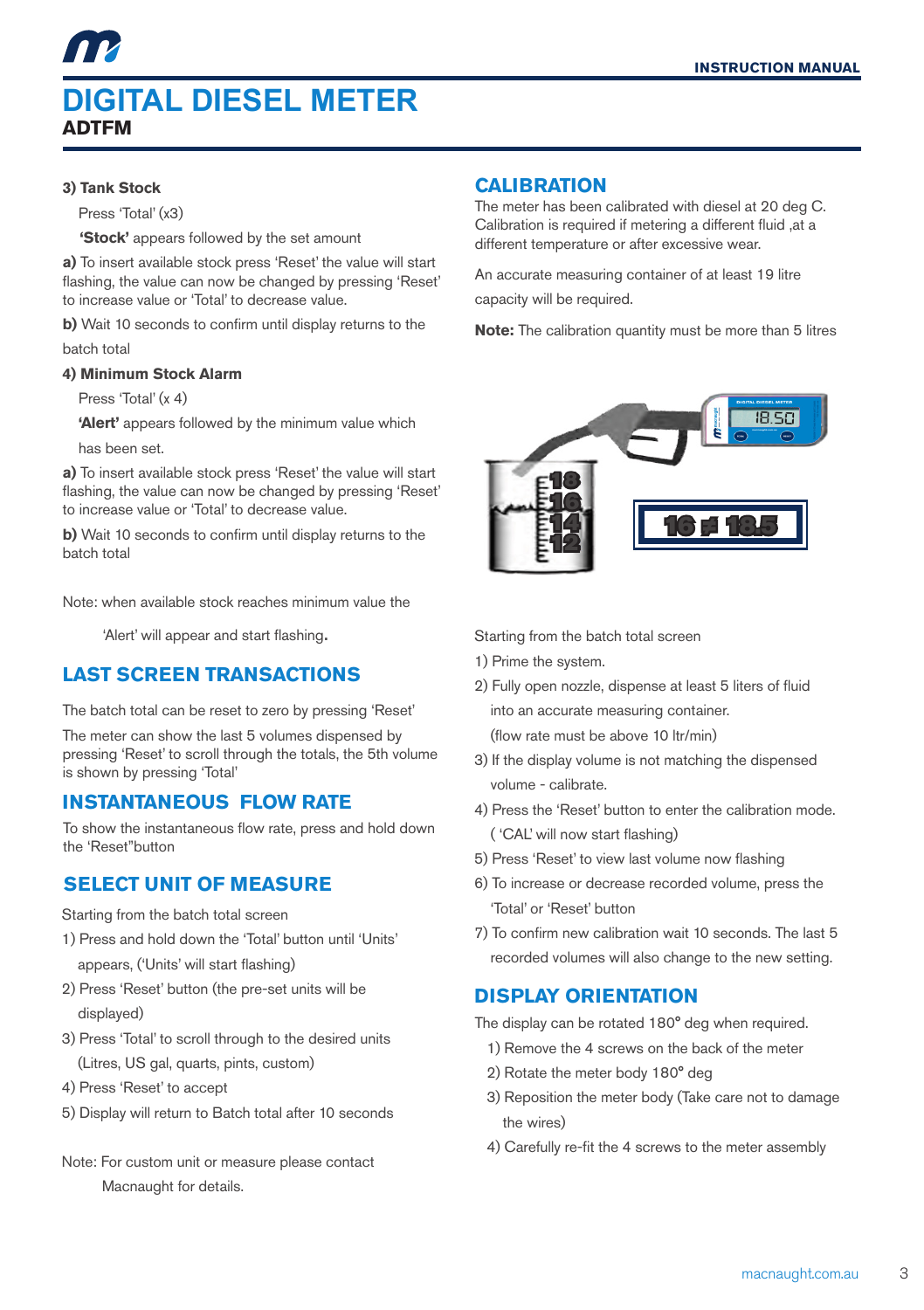

#### **MAINTENANCE**

This meter has been designed for minimum maintenance. If you have a problem with this unit please contact you local Macnaught service center or distributor.

#### **TEST LCD**

Press both the 'Total' and 'Reset' buttons together for 2 seconds. The system will then show the following information.

The LCD system check shows the following in sequence

- 1. Product name 'DI FLOW'
- 2. Softwear version r1.0
- 3. Current unit of measure 'Unit' 'Litres'
- 4. Current calibration factor (imp/L: 'CAL' '40.00'
- 5. Remaining voltage 'bat Vol''2.79' (if more than 2.8V will read 'FULL')
- 6. Battery capacity remaining e.g. 'bat Per''52.95' (only shown when voltage is less than 2.8 volts)

#### **BATTERY REPLACEMENT**

If remaining battery power is less than 0.9 Volt the battery icon will display (bottom right) and battery replacement is required.

- 1. Remove the 4 screws on the back of the meter.
- 2. Replace the 2 batteries (use 2 x AAA 1.5V Alkaline)
- 3. Refit the display (make sure not to damage the wires)
- 4. Carefully fit and tighten the 4 x screws

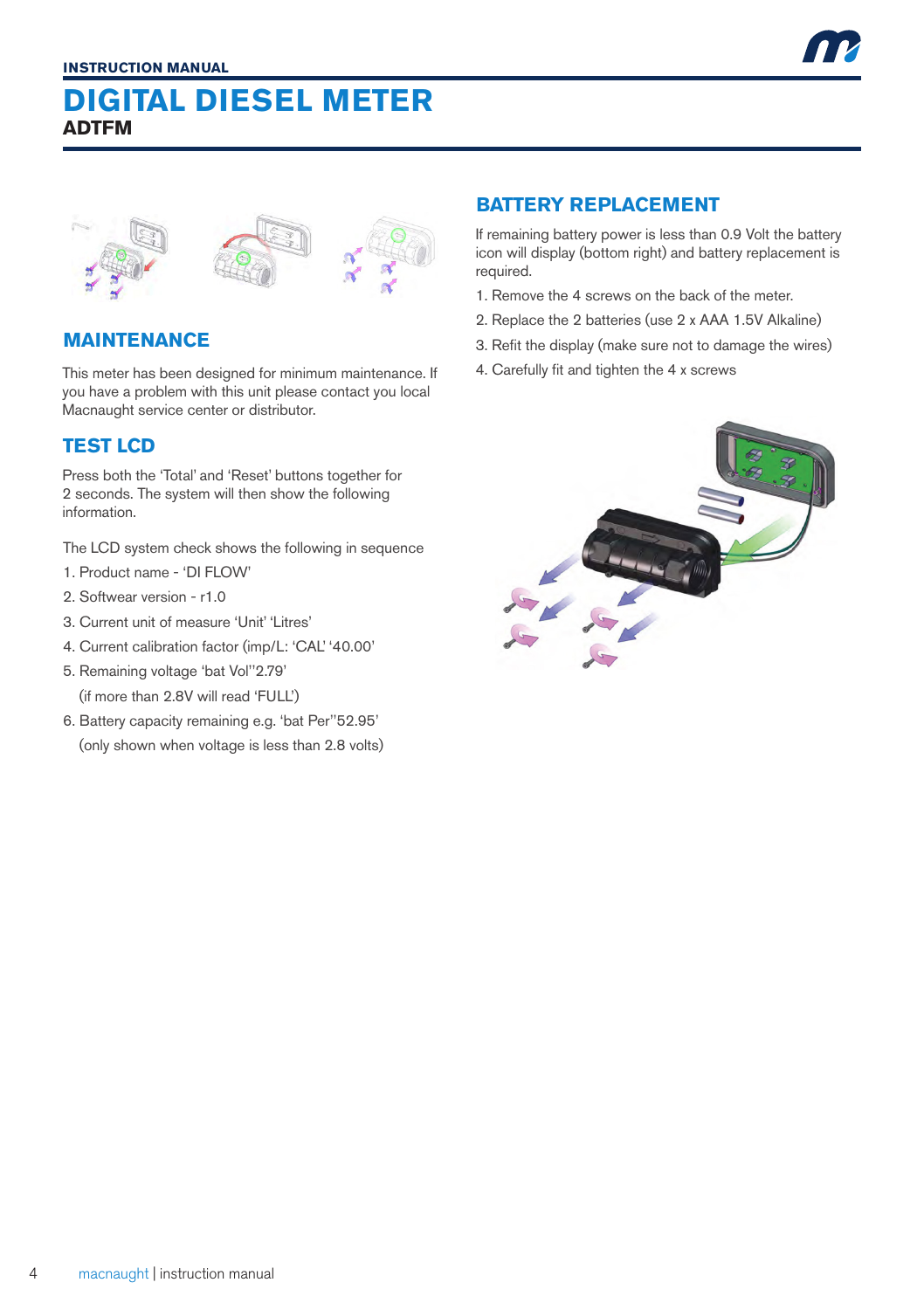#### **TROUBLE SHOOTING GUIDE**

| Problem                     | Cause                            | <b>Solution</b>                                                         |
|-----------------------------|----------------------------------|-------------------------------------------------------------------------|
| Meter not reading           | 1) Blockage in the fluid chamber | 1) Clear blockage from fluid chamber                                    |
|                             | 2) Meter installed incorrectly   | 2) Check the meter orientation (flow must be in direction of the arrow) |
|                             | 3) Broken reed switch            | 3) Replacement meter required                                           |
| Display does not<br>turn on | 1) Flat batteries                | 1) Replace batteries                                                    |
|                             | 2) Bad battery connection        | 2) Check battery orientation                                            |
| Inaccurate reading          | 1) Flow rate too high            | 1) Adjust flow rate to meter specifications                             |
|                             | 2) Incorrect calibration         | 2) Re-calibrate meter                                                   |
|                             | 3) Air in the system             | 3) Re-seal all connections                                              |
|                             | 4) Dirty magnets                 | 4) Clean magnets                                                        |

#### **SPECIFICATIONS**

| <b>Meter Type</b>          | Turbine                   |
|----------------------------|---------------------------|
| Flow rate                  | $10 - 150$ ltr/min        |
| Maximum pressure           | 3.5bar (50psi)            |
| Accuracy                   | $+/- 0.5\%$               |
| Power supply               | 2 x 1.5V AAA batteries    |
| Inlet / Outlet             | $1"$ BSP $(F)$            |
| Temperature                | $-10$ deg C $/ +60$ deg C |
| <b>Display</b>             | 6 digits LCD              |
| <b>IP Rating</b>           | <b>IP65</b>               |
| Weight                     | $0.25$ kg                 |
| <b>Fluid Compatibility</b> | Diesel, Kerosene, Coolant |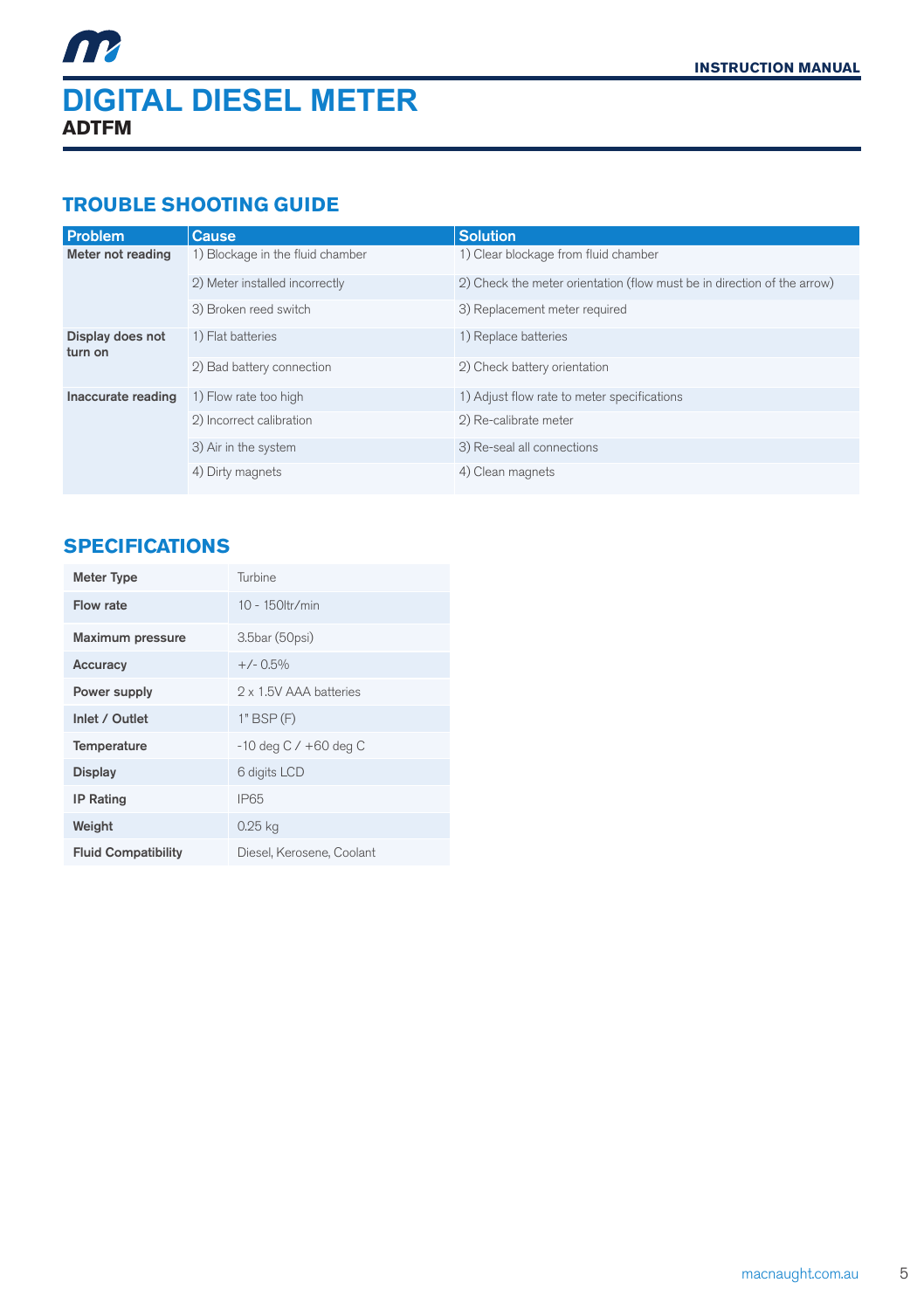#### **METER DIMENSIONS**





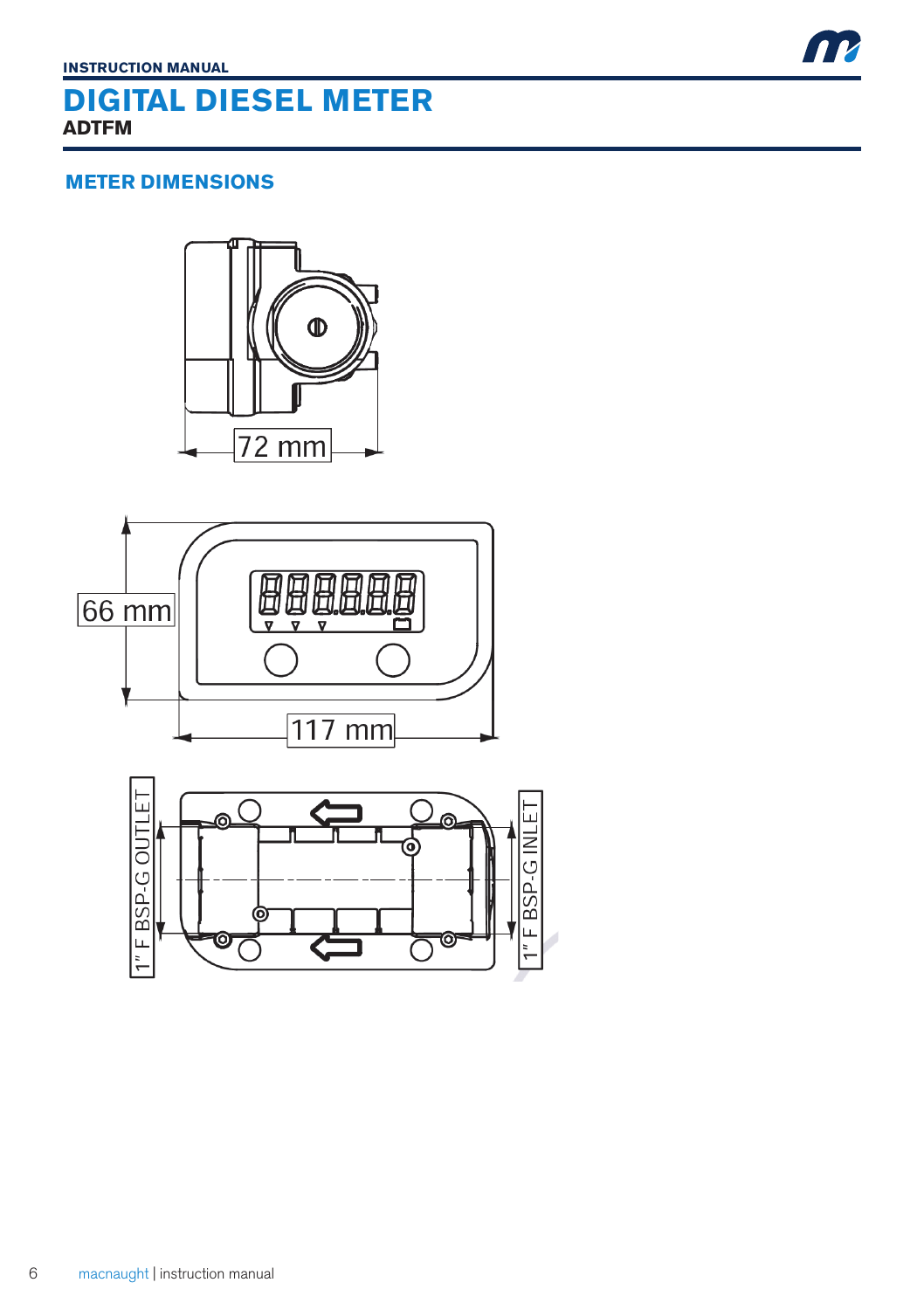**NOTES:**

m